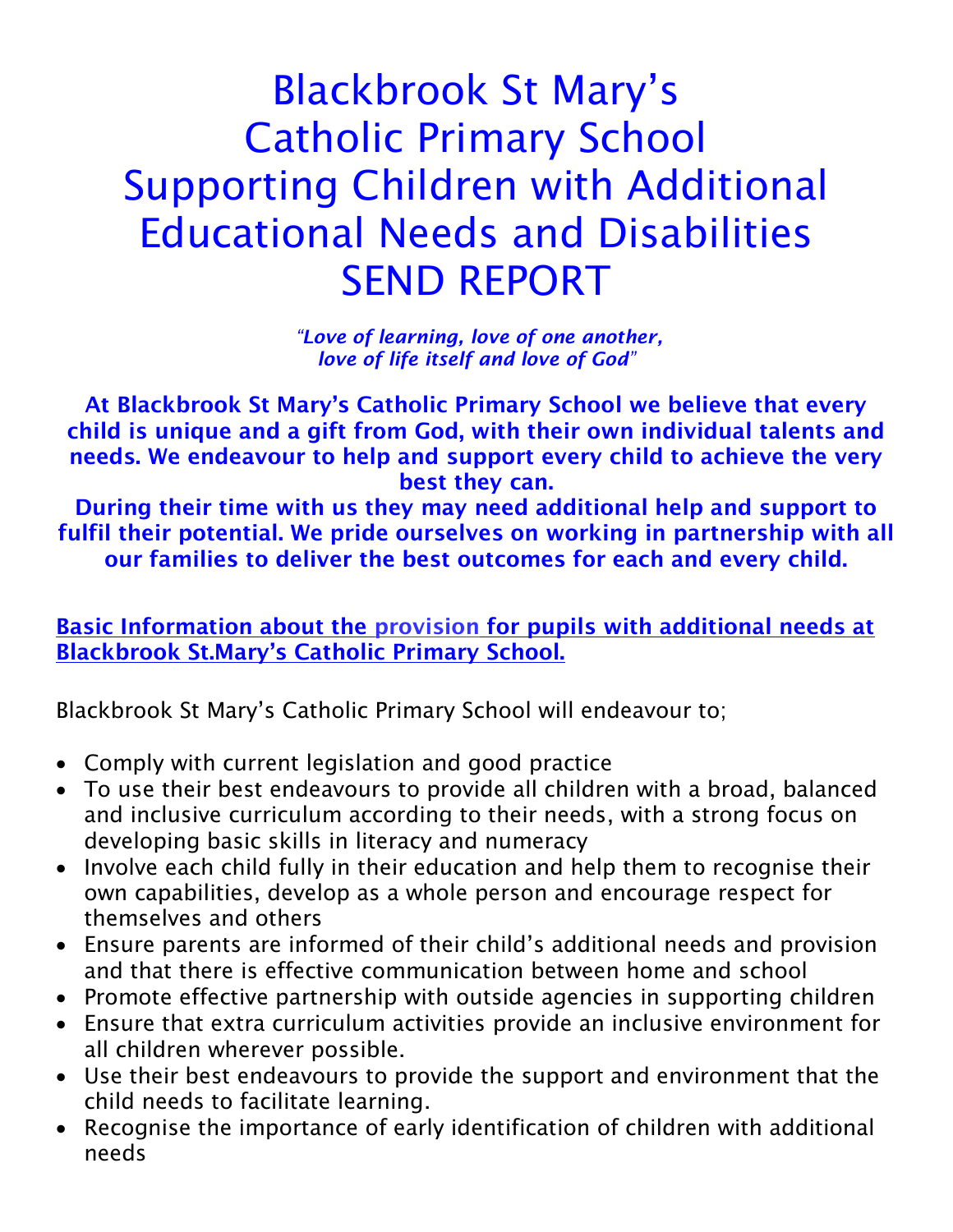## **Additional Needs or a disability – what does this mean?**

Blackbrook St Mary's Catholic Primary School supports all pupils with quality first learning. However for some children, their needs require more support than that provided within the normal differentiation of the class. Children can have a variety of different needs as they are all unique.

A child has a disability if they have a physical, sensory or mental impairment which has a substantial and long-term adverse effect on their ability to carry out normal day-to-day activities.

*Disability Discrimination Act 1995*

This means that your child may have difficulties with;

- some or all of their work in school
- specific difficulties with reading, writing or maths skills
- understanding information
- expressing themselves
- organising themselves and maintaining concentration
- sensory perception or physical mobility
- managing their behaviour
- making friends and relating to others

We believe in adapting our environment and practices wherever possible to help all children to access the curriculum and school life as fully as possible. We believe that early identification of additional needs leads to early intervention thus maximising support for a successful outcome for each child.

**What are the different types of SEND needs catered for at St Mary's Catholic Primary School Blackbrook?**

**Communication and Interaction Needs**

Some pupils may have speech and language difficulties. This may include; Developmental Language Delay Developmental Language Disorder Phonological /Severe Pronunciation Problems Expressive Language Difficulties Receptive Language and Language Comprehension Social Communication and Semantics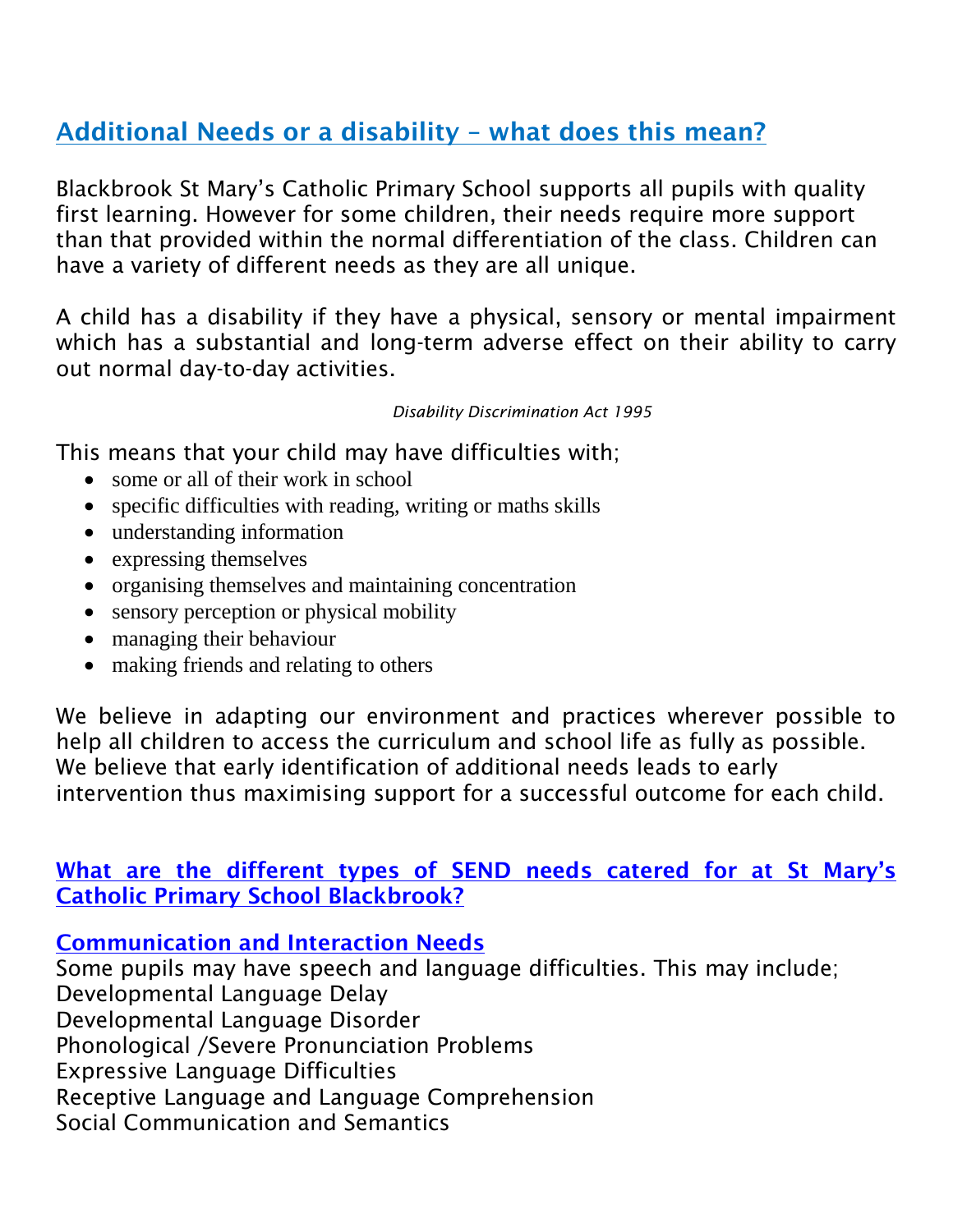The school takes a graduated approach to all areas of need but particularly prides itself on early intervention for Speech Language and Communication difficulties, working with parents in early years.

Should difficulties persist then school engages with Speech and Language Therapy and the Children's Disabilities Service as well as LASCS, ( Language and Social Communication Service.

## **Social Communication Difficulties / Autism Spectrum Disorder**

Autism Spectrum Disorder is a neuro developmental disorder. Children experience a number of impairments to varying degrees of severity. They may also experience other learning difficulties.

Pupils with Autism Spectrum Disorder may have;

- difficulty with social communication
- difficulty with social interaction
- difficulty with social imagination
- inflexibility of thought and behaviour
- sensory issues

The school will address issues through group and individual support for social communication difficulties. If difficulties persist then teachers and parents will complete a Pre SHASP assessment and then refer to the newly established Neurodevelopmental Pathway. Pupils receiving a diagnosis will be supported appropriate to their level of need including enhanced funding and if necessary an Education Health and Care Plan.

## **Cognition and Learning**

Some pupils may have mild to moderate learning difficulties were they will experience difficulties across the majority of the curriculum and their development and attainment is significantly below that of their peers. These difficulties may be linked to other more specific difficulties such as speech and language.

Some pupils may have more complex needs and need an individually tailored curriculum. The school endeavours to provide this within the mainstream setting. Other pupils may have a specific learning difficulty with one area of their learning this could be with literacy or numeracy.

The school will provide support in specific areas and should difficulties persist the referral to the Literacy Support Services or Educational Psychology Service will be pursued.

## **Social Emotional and Mental Health Difficulties**

There is an increase in the number of children experiencing a wide range of social and emotional difficulties. This can impact on their learning with behaviours ranging from withdrawal to challenging behaviour. These can be the result of issues with mental health and well-being or specific disirders such as ADD /ADHD.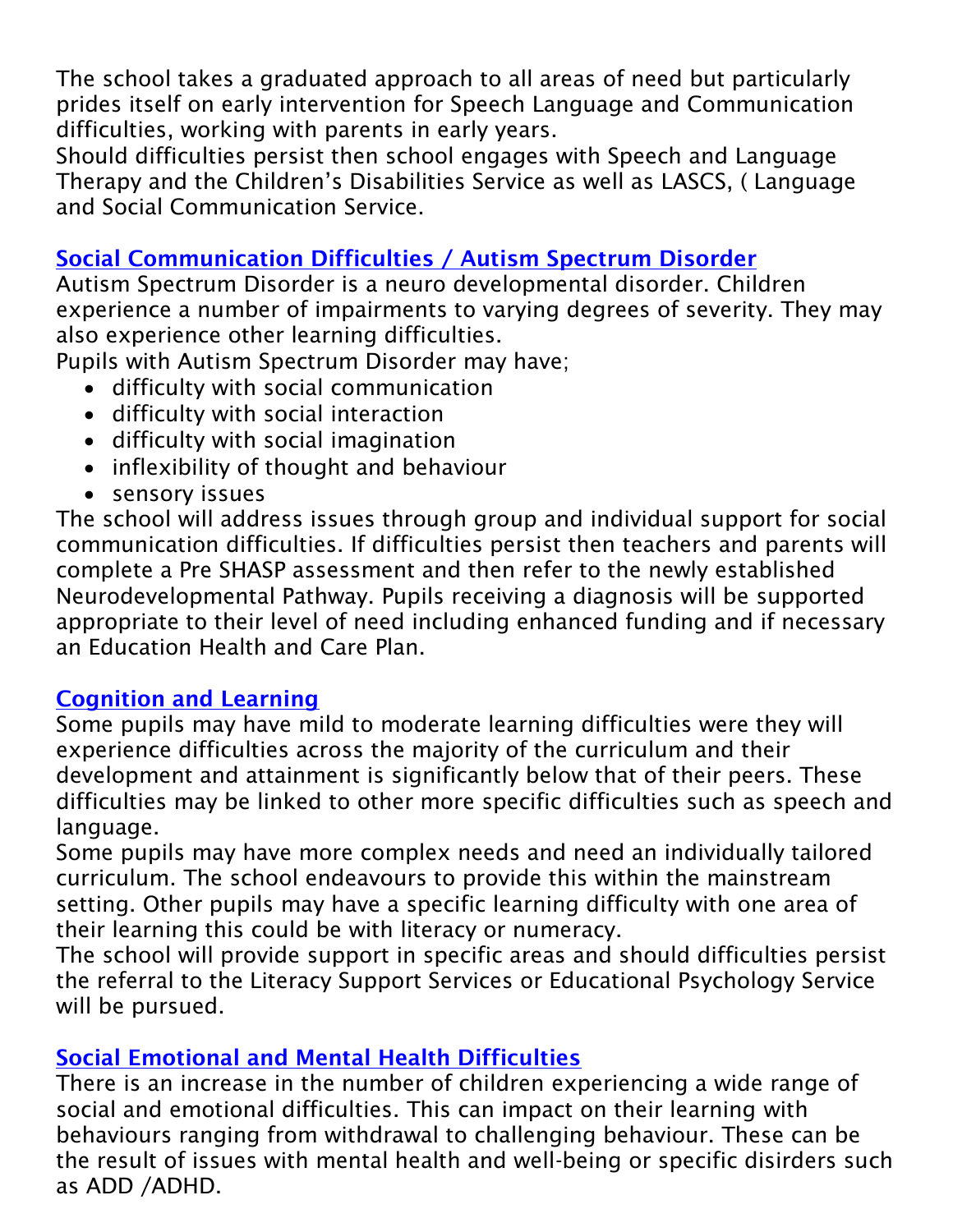The school prides itself on the innovative approach to supporting pupils with these difficulties. The school has a full time learning mentor who is part of the SEND team, Mrs B Knapper. They also employ strategies such as Military Mentor and a trained School Counsellor.

More complex mental health and well being difficulties will be referred to CAMHS, ( Child /Adolescent Mental Health Services ) always working in partnership with the parents.

#### **Physical Needs /Hearing Impairment/Visual Impairment**

Pupils may have physical needs which will impact on their learning and ability to access the curriculum and the school environment. This can include difficulties with mobility, hearing impairment and visual impairment. These pupils may not have a learning difficulty.

The school provides a fully accessible environment for all pupils and when necessary will make the appropriate adjustments to support pupil needs. The school also benefits from support and advice from Children's Disability Services.

## **What are the schools procedures for identifying SEND.**

Class teachers monitor all pupils through regular Pupil Progress Meetings and class tracking and observation. If they have concerns about the level of difficulty being experienced by a pupil they will complete a referral to the SENCO with the parent of the pupil. The parent also contributes to this referral with any issues they are experiencing.

The teacher will then put in school based support measures to address the need, for example small group interventions, one to one support. This is monitored over a term to see impact.

A review meeting is held and if further action is needed beyond the school's remit then a meeting is held with the parents, class teacher and SENCO to set further targets and actions.

### **Who will help me if my child has additional needs ?**

**Mrs Caroline Murphy SENCO** Mrs Bernadette Knapper **[caroline.murphy@sthelens.org.uk](mailto:caroline.murphy@sthelens.org.uk)**

There is a designated Special Educational Needs Co-ordinator, (SENCO), Mrs C Murphy. The Special Needs Team also includes the School Liaison Officer, Mrs B Knapper.

**Mrs B Knapper School's Liaison Officer**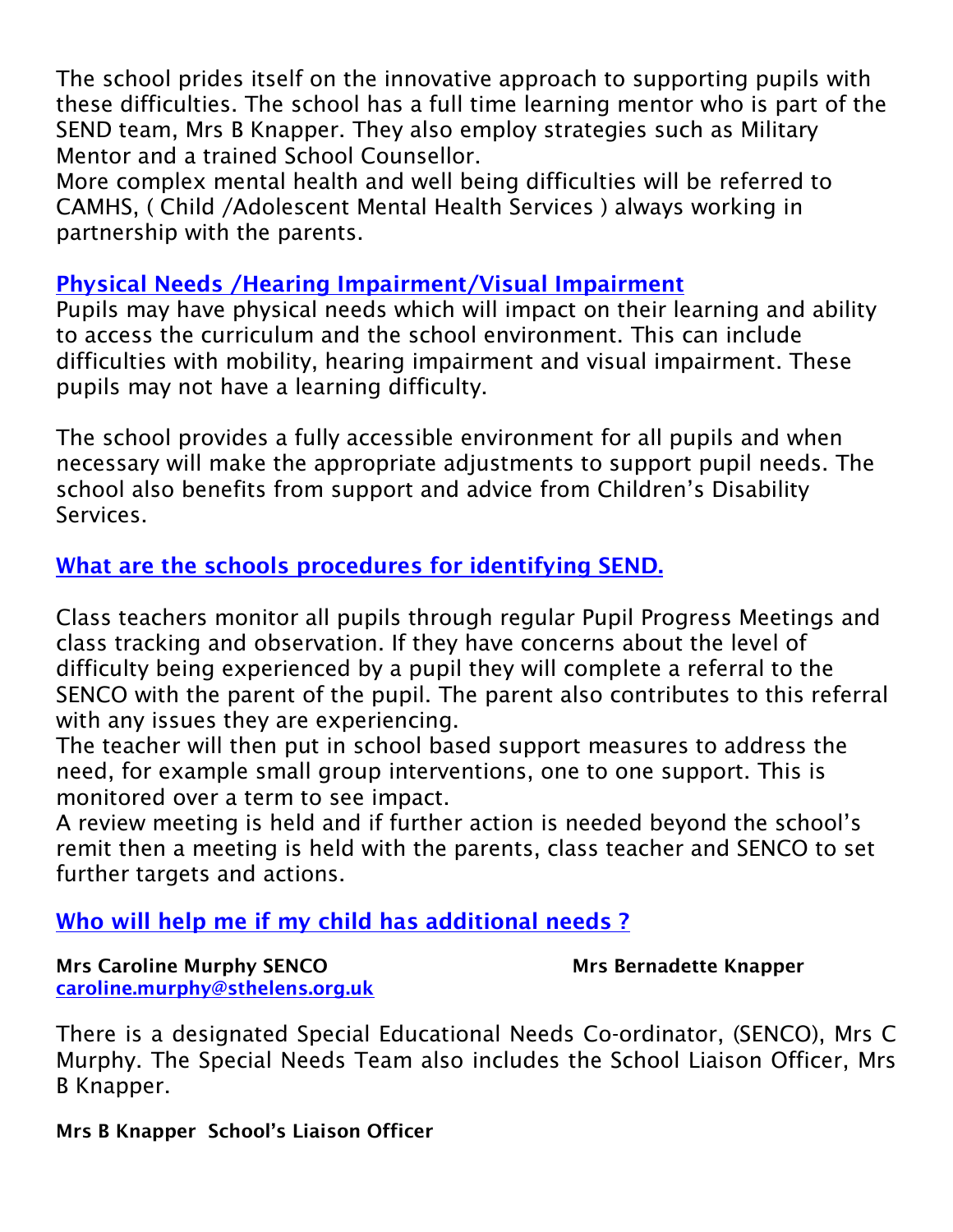Sometimes your child may need support of a more pastoral nature through individual and group programmes to help them with their confidence, behaviour and relationships. These programmes may be delivered as part of the class, a small group or on an individual level.

## **The Class Teacher**

All class teachers with the support of the SENCO are responsible for the delivery of appropriate work to promote effective learning and progress and to provide an inclusive environment for the children on the register within their class.

They take responsibility for the planning for, and day-to-day teaching of pupils with additional needs or disabled pupils within their classes.

In addition they direct classroom assistants in providing quality learning experiences for all pupils and in supporting he delivery of intervention programmes.

## **The Teaching Assistant**

Teaching assistants are placed in each year group to support children in class and to deliver interventions to small groups. The school has an additional number of teaching assistants who help support groups and individual children with their learning.

We also have a school governor, Ms Alison Stafford, who is our link governor for Special Needs

If you have any concerns regarding SEND matters do not hesitate to contact us

## **Admission of children with Additional Needs**

We aim to promote a policy of inclusion within our school and would endeavour to provide a full curriculum for any pupil who seeks a place. The school would work with the parents and Local Authority to ensure all reasonable steps are taken to accept a child and meet their needs.

We work in partnership with parents listening to their concerns and working with them to provide the most effective support both in school and at home.

The school is fully accessible and has an ongoing programme of building work to make it as 'barrier free' an environment as possible for all children.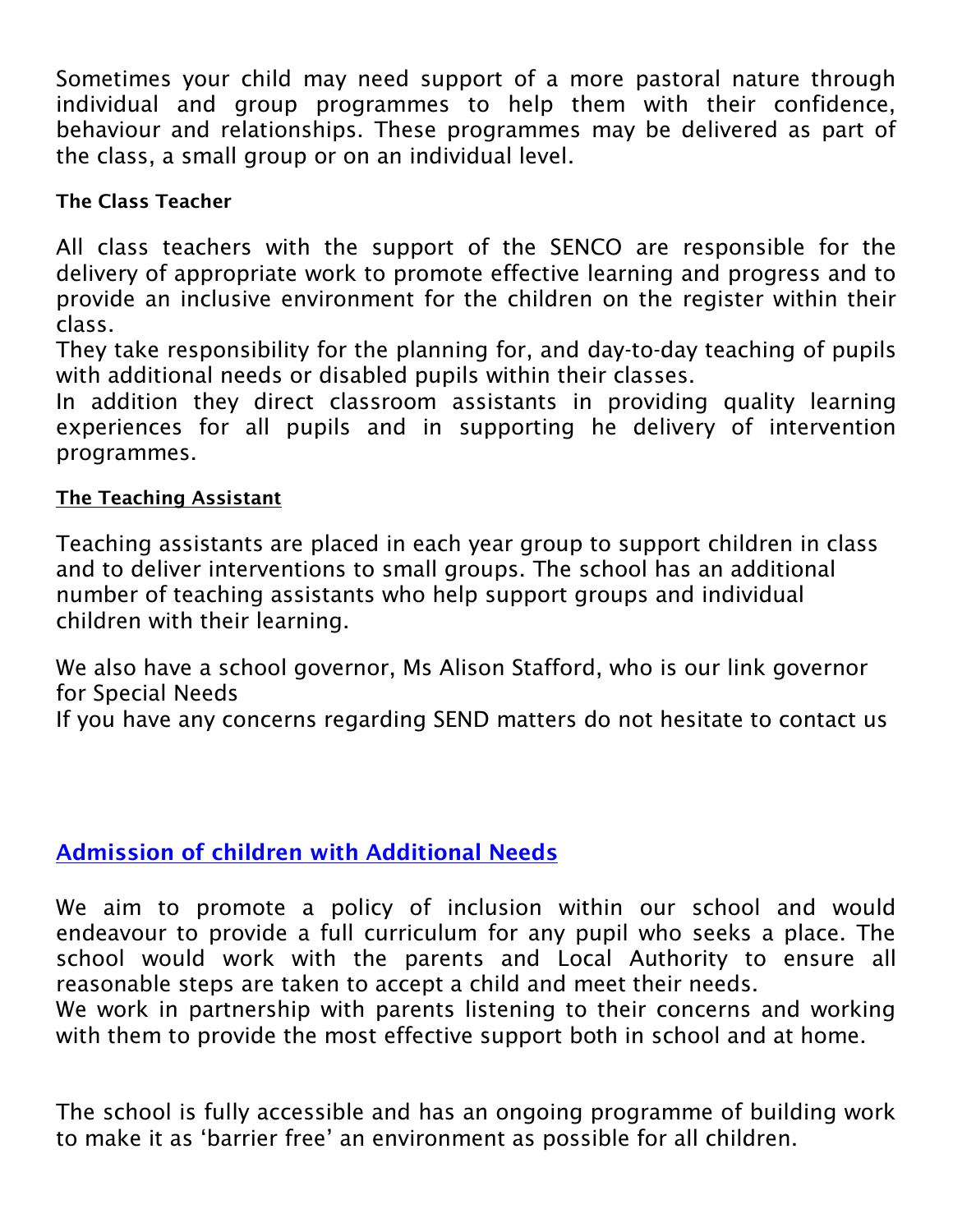## **What is the provision for children with Additional Needs?**

The school will undertake to deliver the National Curriculum to all pupils within the framework of the classroom, and to enable children with additional needs to achieve their full potential.

Pupils who have been identified as having additional needs or a disability which requires further or different support are provided for in line with the Code of Practice through the following framework:-

*Early concern:-* children who have been identified at a very low level of need but require monitoring by the school to ensure that their progress is satisfactory. Provision will be made by the class teacher within the normal differentiation of the curriculum and through Intervention programmes set for each Year group. Parents will be made aware of the child's need and will be asked to support the class teacher in working on identified targets at home. The SENCO and Senior Leadership Team will monitor progress of these children through termly tracking and pupil progress meetings.

*School SEND Support: -* children at school action will receive additional help within the framework of the classroom from a teaching assistant. They will have a year group provision plan which specifies the extra support provided and their progress on intervention programmes will be monitored. Their progress will be reviewed at least once each half term at pupil progress meetings and reported to parents at parent's evenings and through annual reports. Some children with this level of need have requirements which are provided by external agencies. They will have an individual provision plan which will be reviewed at least once each term with the parents present as part of the review process.

*Enhanced SEND Support:-* Sometimes the additional needs of the child need a further specific support programme which may be provided through a small group or on an individual basis outside the normal differentiation for their class. This will vary according to the individual needs of the pupil. The school will apply for funding through the provision agreement panel. Progress will be reviewed termly and an annual review will take place with parents and invited professionals. All support will be reviewed annually by the Provision Review Panel.

*Education Health and Care Plan (EHC):* advice will be sought from the Local Authority Inclusion Officers and the school's Educational Psychologist on how best to use the funding provided for these pupils. The school will make its best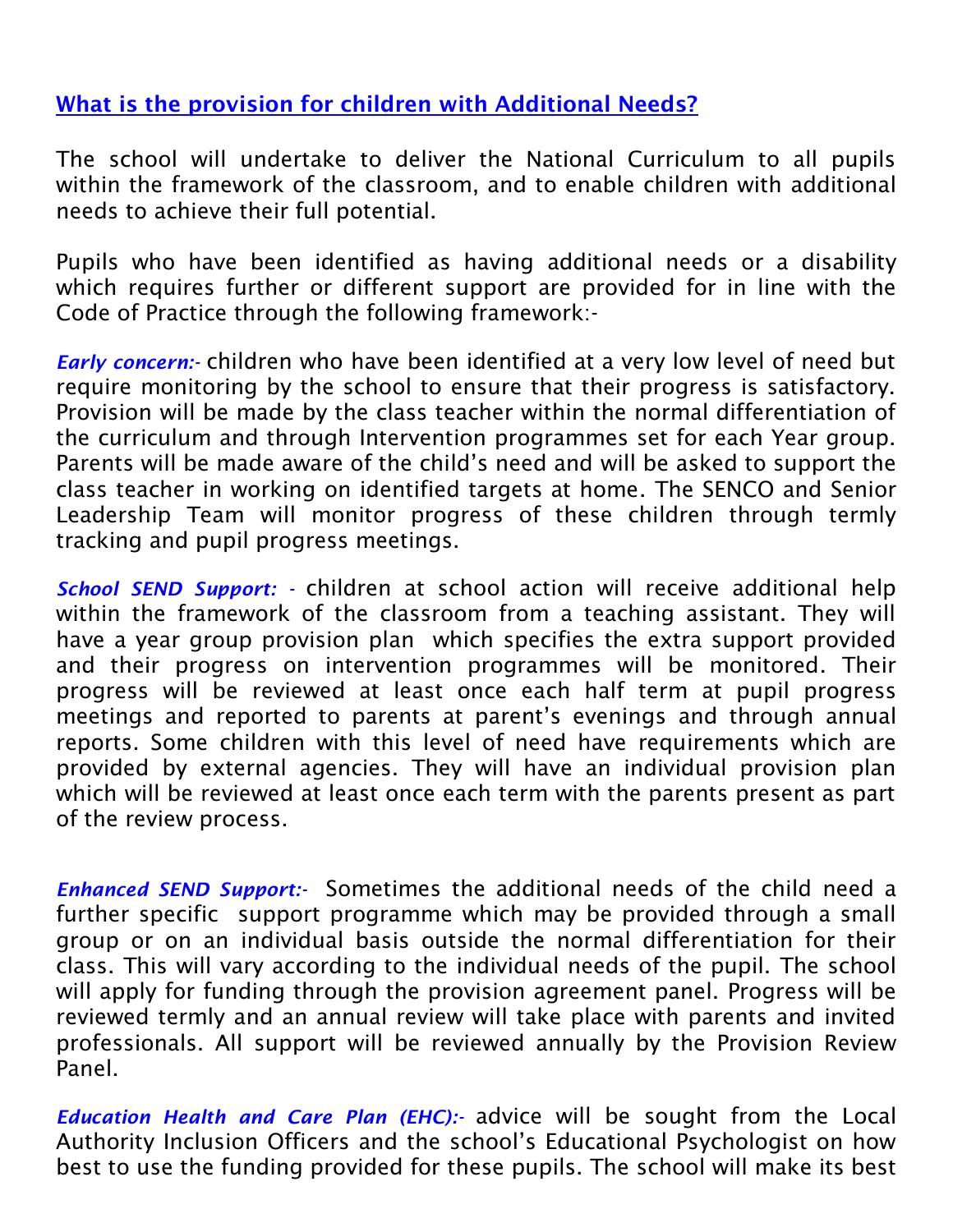endeavours to provide the support recommended in the child's EHC plan and to work with all other agency partners in delivering it successfully.

## **How does the school track children with additional needs?**

It is the school's policy to monitor the progress of pupils who have additional needs or a disability regularly and thoroughly. They will be placed on the stage of action which is appropriate for their need. This is a flexible structure which allows for pupils' changing needs as they mature.

All student groups are tracked through half termly pupil progress meetings and pupils who have additional needs are included in this process.

Teachers will track pupils with SEND at the most appropriate learning objectives for their level of learning. This may mean that your child may be working at objectives from year groups below their chronological group.

Pupil Progress Meetings will monitor their progress against these objectives to ensure that they are making progress in line with their peers.

## **How does the school evaluate the effectiveness of SEND support.**

The school follows a 'PLAN DO REVIEW' cycle to ensure the effectiveness of SEND provision. The effectiveness of SEND support is monitored throughout each term. Progress towards expected attainment is monitored at pupil progress meetings. Impact is measurable and where it is not effective adjustments are made to individual learning plans or group plans.

The SENCO also completes lesson observations and 'intervention drop ins' to evaluate impact and suggest any changes to interventions. Interventions are audited for effectiveness at the end of the term.

### **What Specialist Services will be available to support my child?**

The school will be working closely with other services to support your child, these may include;

**The Educational Psychologist –** may give advice or complete assessments on a small number of children with very specific needs

**The Speech and Language Therapist –** may come into school to provide advice and support to staff in delivering programmes of work. They will also complete ongoing assessments of progress

**The Behaviour Intervention Team –** may come into school to support behaviour management and work with groups or individual children

**The School Nurse –** may come into school to support pupils and parents with any medical needs.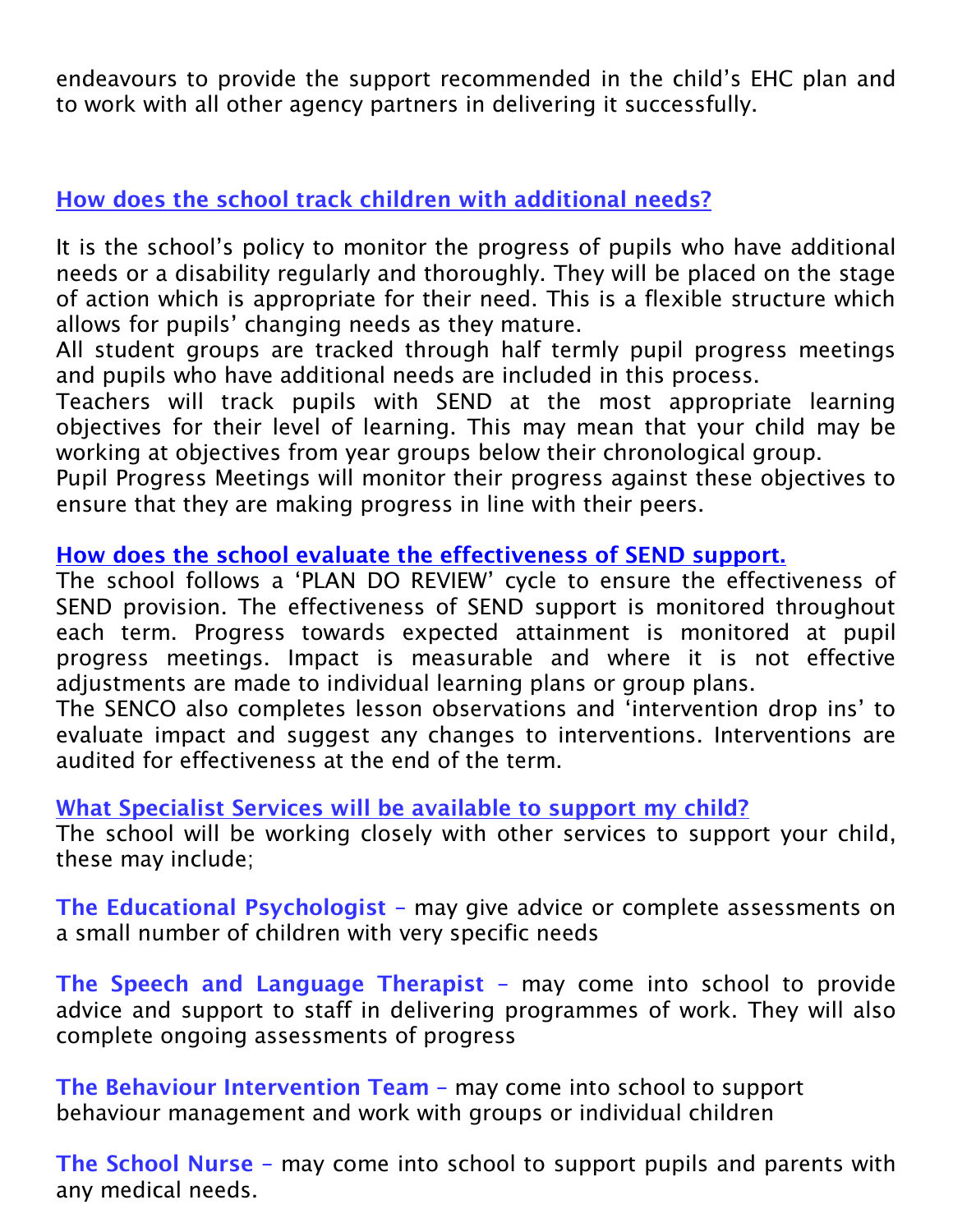**The Inclusion Officer –** represents the Local Authority and gives advice and support on the best practices in providing inclusion for all pupils.

**Occupational Therapy and Physiotherapy Services –** focused medical services to support children with specific difficulties.

**What training is put in place for staff who support children with additional needs?**

All the staff receive training to support pupils with a variety of additional needs for example in supporting speech and language needs in the class room. In some cases specific training is put in place to meet a child's individual needs. This may be specific training in supporting pupils with ASD. The learning mentor also supports staff in delivering group interventions to support social and emotional difficulties.

#### **How accessible is the school environment?**

St Mary's Catholic Primary School Blackbrook operates a very inclusive environment. All school buildings and grounds are fully accessible and the school is always willing to discuss individual access requirements to support a pupil or visitor to the school.

### **Will my child be able to access all activities including school trips?**

The school makes every effort to ensure that all school trips and activities are inclusive and adaptations will be made to include children with specific difficulties wherever possible

### **How will the school support my child with transition?**

We understand that for pupils with additional needs change can be a very anxious time for them and their families. We have transition activities to support children as they move from year group to year group so that they can become familiar and confident with any new setting. This also includes specific planning for key transitions to secondary education. Blackbrook St Mary's works closely with parents, staff from Key Stage 3 and other agencies to support a successful move to high school for pupils with additional needs.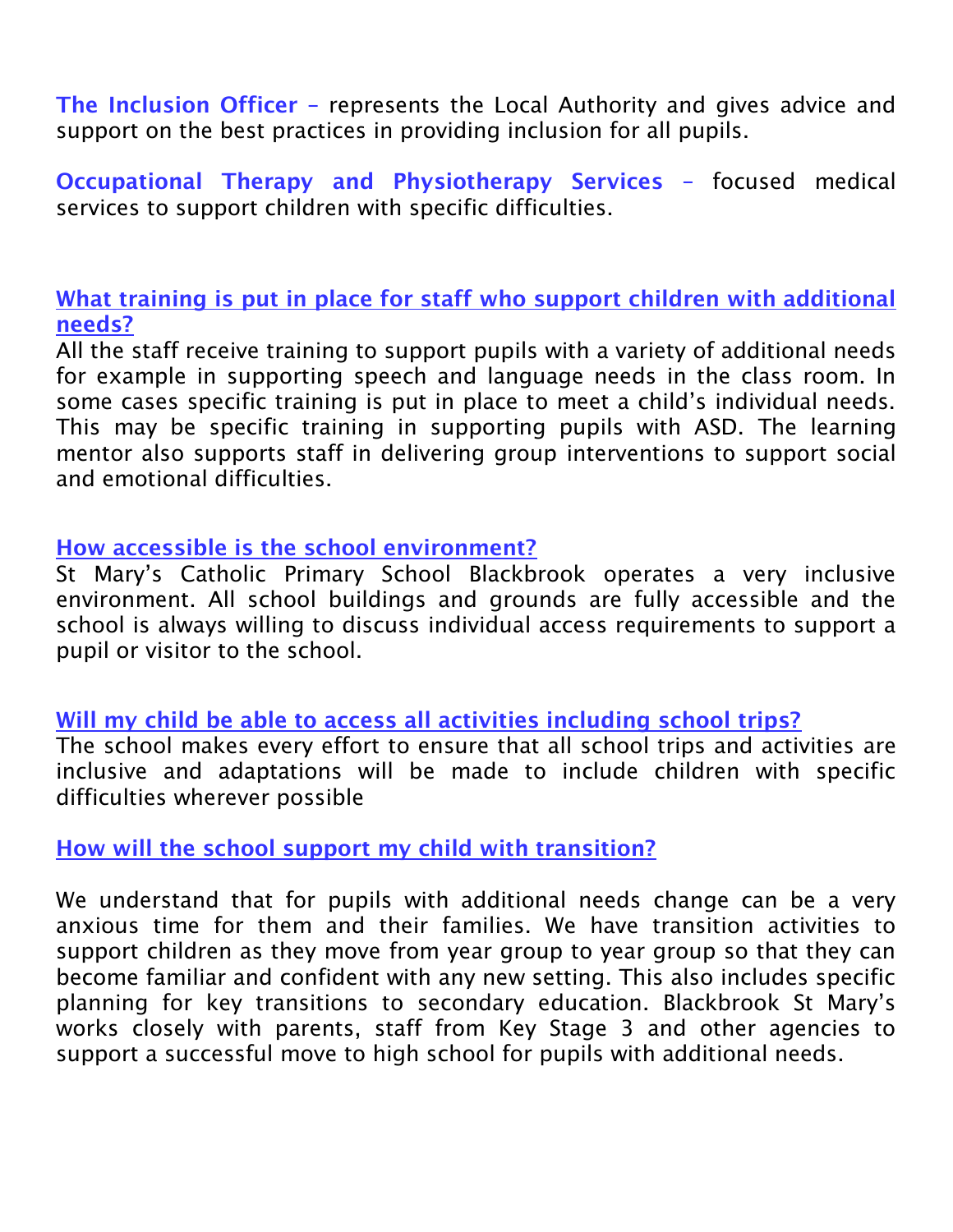## **Could my child be bullied due to their difficulties?**

St Mary's Catholic Primary School prides itself on developing a warm, caring and gospel based ethos which promotes difference and diversity in a very positive way. Children follow a mission statement and core values based on love for one another and a cohesive and family based social environment. Policies and procedures are in place to address bullying in all its forms and the school seeks to support the victim and to educate the perpetrator. Where appropriate Restorative Justice strategies are used.

Any reports of bullying are treated seriously and investigated thoroughly. All appropriate actions and reporting of such incidents are put in place. Parents are involved in all parts of the process and the resolution.

### **How does the school seek the views of pupils with SEND?**

The school uses a variety of strategies to seek the views of pupils with SEND commensurate with their age or level of learning needs.

'Wishes and Feelings' are sought usually through the learning mentor. Children contribute to their provision reviews both verbally and in written form.

Where appropriate children will also attend part of their review to express their views and give feedback to staff and parents. This information is then included in the documentation returned to the Local Authority.

### **How can parents work in partnership with the school?**

Parents are a vital partner in supporting their child's education. You are encouraged to work with the staff at Blackbrook to discuss progress and identify areas in which you can support your child at home. The school provides a number of courses during the year through Family Learning to help you in supporting your child with key skills. Class teachers are always willing to work with you and provide help with home activities.

If you have any concerns about your child and feel they are experiencing difficulties in their learning or with any other aspects of school life. Do not hesitate to contact the class teacher or you are welcome to make an appointment with the SENCO, Mrs C Murphy.

Please contact the school on 01744 678161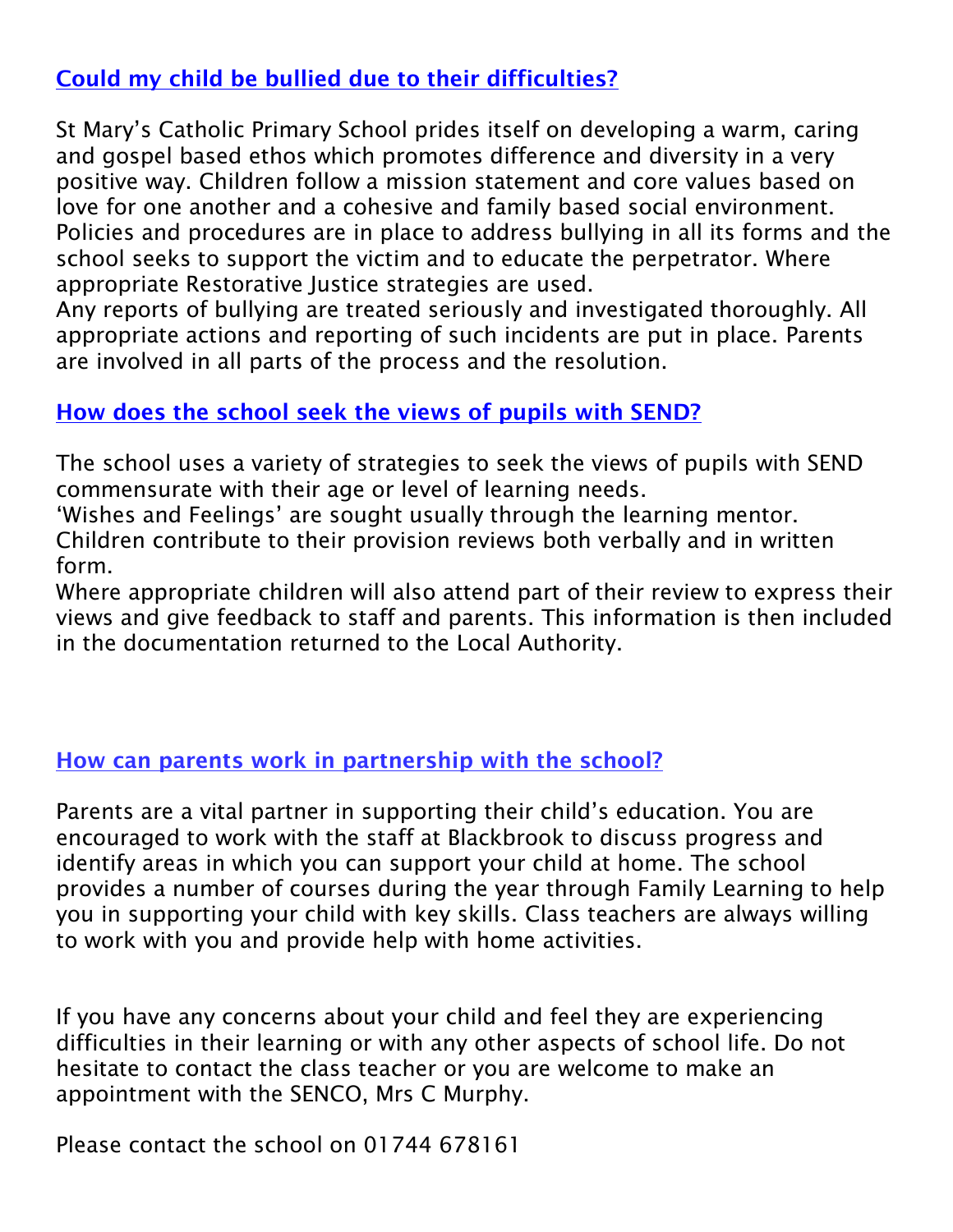To find out about how St Mary's Catholic Primary School supports different needs please see our website.

Click the tab for Curriculum and then SEND to find our parent friendly information.